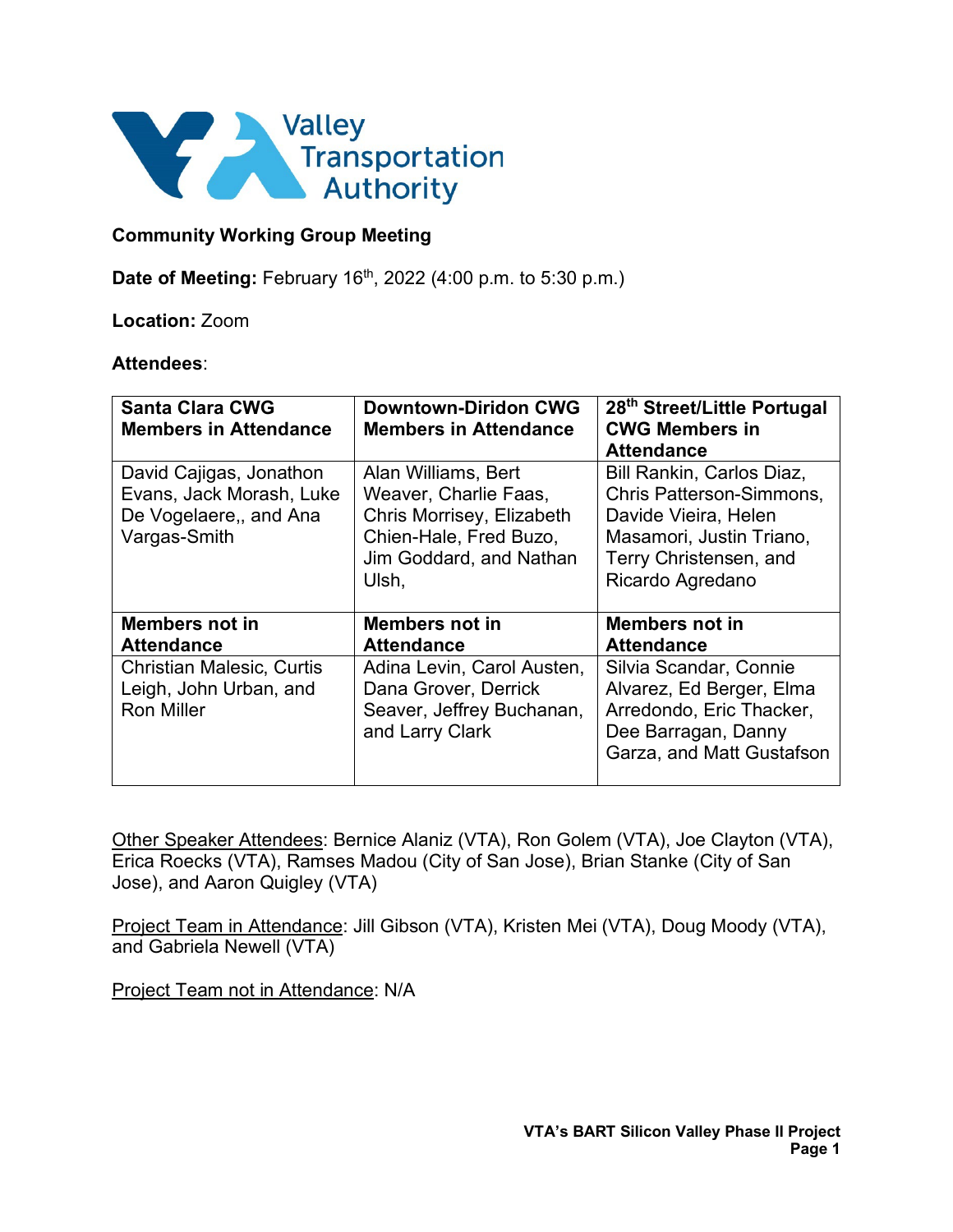## **Meeting Agenda:**

- Welcome and Introductions
- Follow-up Items
- Phase II & Real Estate/TOD Updates
- Airport Connector Updates
- Business Resource Program Update
- Community Engagement
- Government Affairs
- CWG Member Report Out
- Next Steps

# **Follow-Up Items:**

- What work is being done in the Santa Clara & Newhall Yard station area this year?
- Concerned with pedestrian movement Downtown and Diridon Stations given that the BART station is only on one side of Santa Clara Street.
- Status of Phase I ridership

| <b>Comments, Issues and Questions</b>                                                                                                                                                                                                                                                                                                                                                                 | <b>Response</b>                                                                                                                                                                                                                                                                                                                                                                                                                                                                                                                                                                                                                                                                                                                                                                                                                                                                                                                                                                                                                                                                                                                                                                                                                                                            |
|-------------------------------------------------------------------------------------------------------------------------------------------------------------------------------------------------------------------------------------------------------------------------------------------------------------------------------------------------------------------------------------------------------|----------------------------------------------------------------------------------------------------------------------------------------------------------------------------------------------------------------------------------------------------------------------------------------------------------------------------------------------------------------------------------------------------------------------------------------------------------------------------------------------------------------------------------------------------------------------------------------------------------------------------------------------------------------------------------------------------------------------------------------------------------------------------------------------------------------------------------------------------------------------------------------------------------------------------------------------------------------------------------------------------------------------------------------------------------------------------------------------------------------------------------------------------------------------------------------------------------------------------------------------------------------------------|
| <b>Follow-Up Items</b>                                                                                                                                                                                                                                                                                                                                                                                |                                                                                                                                                                                                                                                                                                                                                                                                                                                                                                                                                                                                                                                                                                                                                                                                                                                                                                                                                                                                                                                                                                                                                                                                                                                                            |
| Please provide some guidance with<br>regards to CWG meeting dates and times<br>going forth.                                                                                                                                                                                                                                                                                                           | We will most likely be following the same cadence of<br>meeting Tuesday, Wednesday, and Thursday when<br>we host all three CWG meetings. But we will follow up<br>on this and gauge survey results to see when the best<br>times to meet are.                                                                                                                                                                                                                                                                                                                                                                                                                                                                                                                                                                                                                                                                                                                                                                                                                                                                                                                                                                                                                              |
| Please explain why the BART design<br>guidelines create an inconvenience for<br>people taking transit, especially through<br>the transfer between Caltrain and BART.                                                                                                                                                                                                                                  | For BART, standard operation includes going through<br>a fare gate system to get to the platform from a<br>concourse. At the Santa Clara City Council Meeting in<br>May, further details will be provided on the Santa Clara<br><b>BART Station design history.</b>                                                                                                                                                                                                                                                                                                                                                                                                                                                                                                                                                                                                                                                                                                                                                                                                                                                                                                                                                                                                        |
| <b>Phase II &amp; Real Estate/TOD Updates</b>                                                                                                                                                                                                                                                                                                                                                         |                                                                                                                                                                                                                                                                                                                                                                                                                                                                                                                                                                                                                                                                                                                                                                                                                                                                                                                                                                                                                                                                                                                                                                                                                                                                            |
| There are concerns about the current<br>proposal with regards to the Ventilation<br>Shafts specifically between 2 <sup>nd</sup> and 3 <sup>rd</sup><br>Streets, that block in particular. Have we<br>done any outreach to properties and<br>business owners since there are fears<br>due to the shafts not being built<br>vertically?<br>Will this look strange with all the high<br>rises around it? | There are two Mid Tunnel Facilities, one at Stockton<br>Street and another one at 13 <sup>th</sup> and Santa Clara. At<br>both facilities, we command the environmental<br>document to architectural treatments, so the facilities<br>are designed to integrate well into the neighborhood.<br>The issue with Stockton Avenue is that it isn't really a<br>retail corridor, so while one strategy is to put retail<br>space in front, if you lease it and it never gets<br>occupied, it doesn't help the corridor. At 13 <sup>th</sup> and Santa<br>Clara, we are going to need to build a ventilation shaft.<br>At this point, we expect that we'll have a property<br>available for development right at that corner which will<br>be a mixed-use building. Because of the proximity and<br>the way things are designed, there are structural<br>considerations. For the site at 3 <sup>rd</sup> and Santa Clara,<br>we've been talking to an owner for a couple of years<br>and with Councilmember Peralez's office. How do we<br>ensure we have the minimum footprint that enables the<br>necessary ventilation facility to be built and presents a<br>development opportunity? We must demolish the small<br>buildings at the corner but we're trying to minimize the |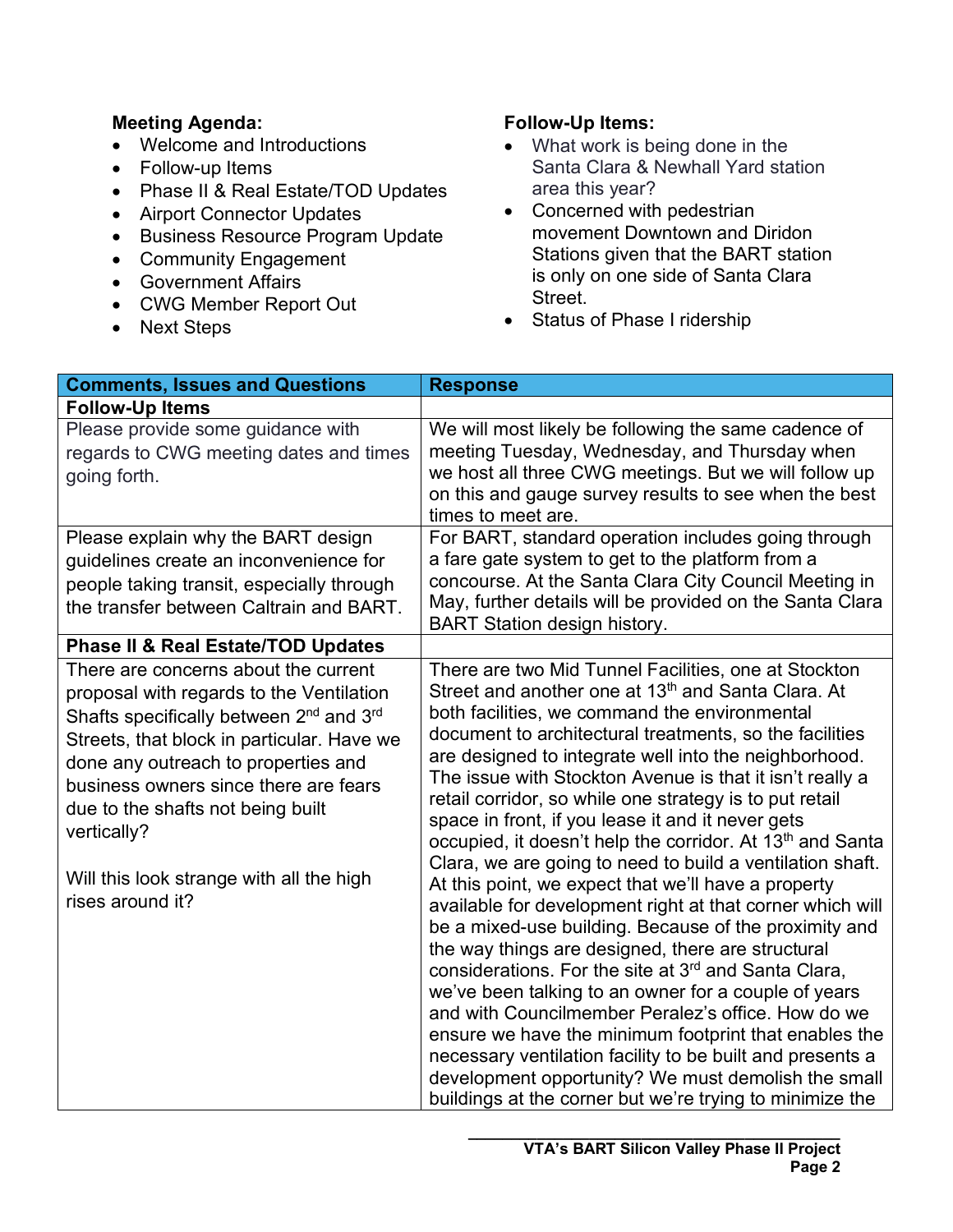|                                          | facility while meeting needs and maximize opportunity                                             |
|------------------------------------------|---------------------------------------------------------------------------------------------------|
|                                          | to provide use of property and exposure that supports                                             |
|                                          | commercial corridor and the activity.                                                             |
|                                          | If you look at any city setting, you will see high rise                                           |
|                                          | buildings, and shorter buildings on the next block.                                               |
|                                          | Ultimately, there will be a variance in building height                                           |
|                                          | that will balance out and not detract from the                                                    |
|                                          | experience of downtown San Jose.                                                                  |
| Are you purchasing buildings outside     | We aren't acquiring property around $7th$ street where                                            |
| where the stations are between Market    | Lee's sandwiches are. During planning and                                                         |
| and 3rd?                                 | environmental review, there were various options for                                              |
|                                          | where the station would be located. There was a point                                             |
| Are all the buildings you're purchasing  | in time where Lee's sandwiches would have been                                                    |
| are around the station area?             | acquired as part of the Downtown San Jose Station -                                               |
|                                          | East Option in the environmental document. In the                                                 |
|                                          | VTA Board approval of the final environmental<br>document, the Downtown San Jose Station - West   |
|                                          | Option was selected, which means the station will be                                              |
|                                          | located where the Chase building is, and we don't                                                 |
|                                          | have a need for property at 7 <sup>th</sup> Street.                                               |
|                                          |                                                                                                   |
|                                          | For the block between Market and First and Santa                                                  |
|                                          | Clara and St. John, we already own 70% of that block                                              |
|                                          | with the exception of the corners and the Chase                                                   |
|                                          | building. We are in the process of buying the Chase                                               |
|                                          | bank building right now because that will be the site of<br>the Downtown San Jose BART Station.   |
| As part of Newhall Yard, are there plans | The biggest challenge to building a concrete deck or                                              |
| or considerations for housing or other   | podium over a yard like that is that it is a tremendously                                         |
| uses as that part of Santa Clara         | expensive exercise. When you look at the height limits                                            |
| potentially urbanizes going forward.     | that exist from the FAA because of proximity to the                                               |
|                                          | airport, it caps out at about 12 stories. The challenges                                          |
|                                          | in this are that when you only have 12 stories to work                                            |
|                                          | with, the value that you are creating that can both                                               |
|                                          | cover the cost of building the building and podium.                                               |
|                                          | Typically, you need at least 20 stories to cover the                                              |
|                                          | cost. It's something that we've thought about but                                                 |
|                                          | doesn't seem feasible unless there is a change in the                                             |
|                                          | FAA or in construction technology. However, there is a<br>lot of opportunities for redevelopment. |
| <b>Airport Connector Update</b>          |                                                                                                   |
| Do you have an example of a similar      | There are some projects under way that are using a                                                |
| private-public transportation model?     | similar model. One that is closest is the Sepulveda                                               |
|                                          | Pass project that is developing a new train line and                                              |
|                                          | highway lane from the east valley into the heart of LA.                                           |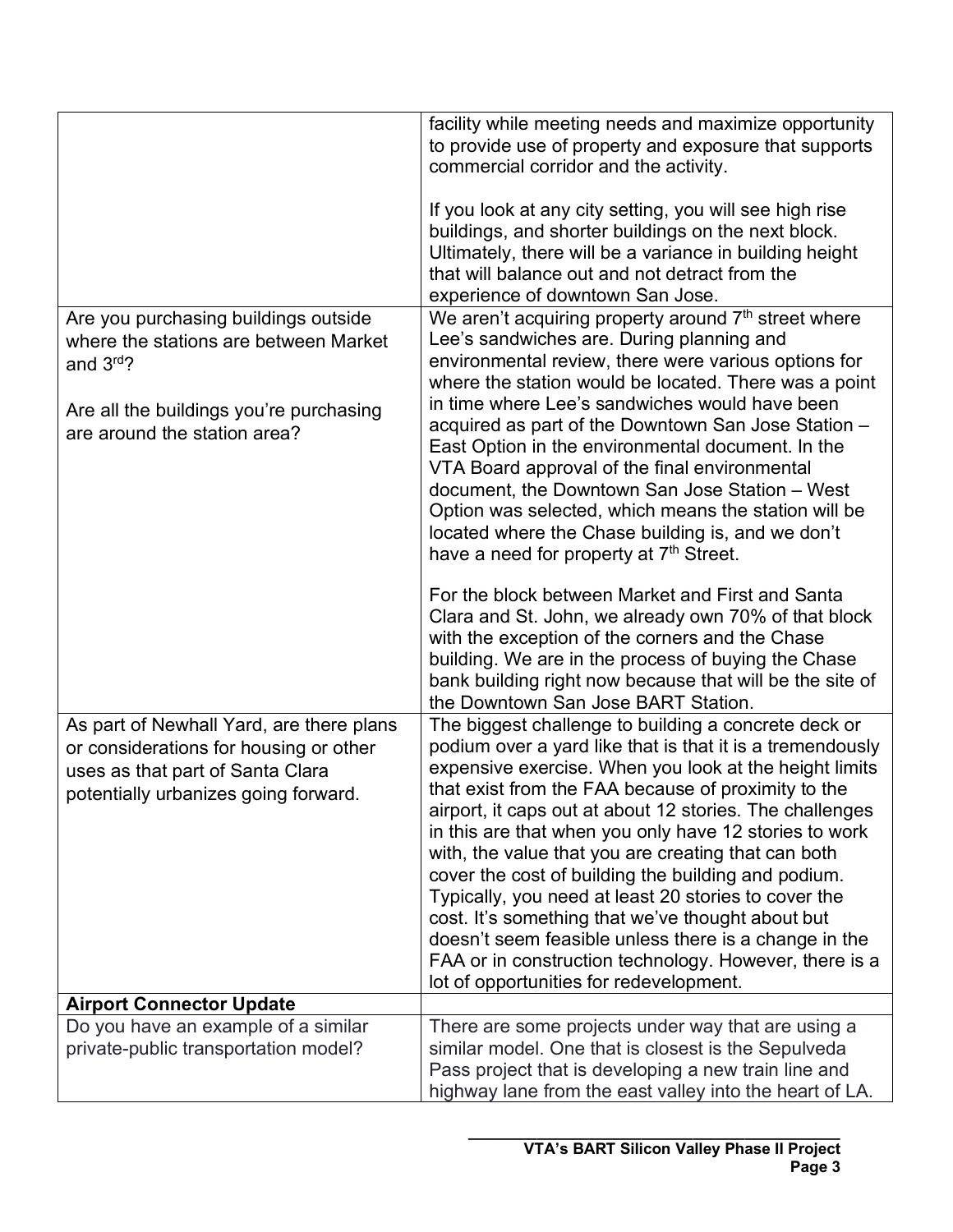| Is this the best resource to learn more<br>about the project?<br>https://www.sanjoseca.gov/your-                                                                                                         | They are quite a bit more funded on the public side,<br>doing what NASA does, bringing in two project<br>developers and dropping one near the end and select<br>the final proposal for construction to go out.<br>Yes, and we're really trying to post everything we can<br>up there. Presentations, hosted videos, resources, RFI<br>responses, unsolicited bids, etc. We're trying to do                                                                                                                                                                                                                                                                                                          |
|----------------------------------------------------------------------------------------------------------------------------------------------------------------------------------------------------------|-----------------------------------------------------------------------------------------------------------------------------------------------------------------------------------------------------------------------------------------------------------------------------------------------------------------------------------------------------------------------------------------------------------------------------------------------------------------------------------------------------------------------------------------------------------------------------------------------------------------------------------------------------------------------------------------------------|
| government/departments-<br>offices/transportation/department-of-<br>transportation                                                                                                                       | everything possible to ensure that this is a good<br>resource.                                                                                                                                                                                                                                                                                                                                                                                                                                                                                                                                                                                                                                      |
| If this connector process goes through,<br>would this public/private model forbid<br>other people to provide service to the<br>airport along that service (ex. Could VTA<br>no longer run a bus route)?  | It is in discussion as to whether that would be the<br>case. It is possible from the public perspective that it<br>would be restricted.                                                                                                                                                                                                                                                                                                                                                                                                                                                                                                                                                             |
| Looking at all the requirements, it sounds<br>like a lot of what you are doing could be<br>serviced by doing an electric bus route.<br>What is the goal behind something that is<br>different from that? | If you ever get on Highway 87 during peak periods,<br>you don't move. It's not convenient nor consistent, and<br>we aren't able to produce the kind of transit experience<br>we need. The problem with bus services is that they<br>are stuck in the same traffic as the vehicles. To get<br>transit to work, we need to make things more<br>competitive. Getting things out of traffic and giving<br>transit its own operating space is important. We're also<br>looking for a larger system to expand from what it is.                                                                                                                                                                            |
| I don't understand what you are wanting<br>to do. Is it a tunnel system?                                                                                                                                 | We are agnostic as to whether it is a tunnel or what,<br>but what we care about is that it is not in mixed traffic.<br>It could be a tunnel. It could be above grade or mixed.<br>We're open to any technology that can solve and meet<br>the project specifications.                                                                                                                                                                                                                                                                                                                                                                                                                               |
| If Caltrain and BART are both getting to<br>Santa Clara, what about tunneling under<br>the runways to the terminal?                                                                                      | High speed rail will never get to Santa Clara.<br>Downtown San Jose at Diridon is an immensely<br>growing activity center and we will get a great deal<br>more ridership if we connect to Diridon versus Santa<br>Clara.                                                                                                                                                                                                                                                                                                                                                                                                                                                                            |
| Why is Cupertino involved?                                                                                                                                                                               | Cupertino, the City of Santa Clara, the City of San<br>Jose, and to some degree the county as well, are part<br>of a Stevens Creek Blvd. joint planning effort. That<br>planning effort was combined in the early phases of<br>this project. We wanted to see the airport to Diridon all<br>the way down Stevens Creek Blvd. all go out as one<br>project. We made this less complicated by just doing<br>the airport portion. All these groups together did submit<br>a concept to the Plan Bay Area process and got us a<br>new Stevens Creek Blvd. line nominated into the Plan<br>Bay Area document. We are all working together on<br>the future of that corridor. All those jurisdictions are |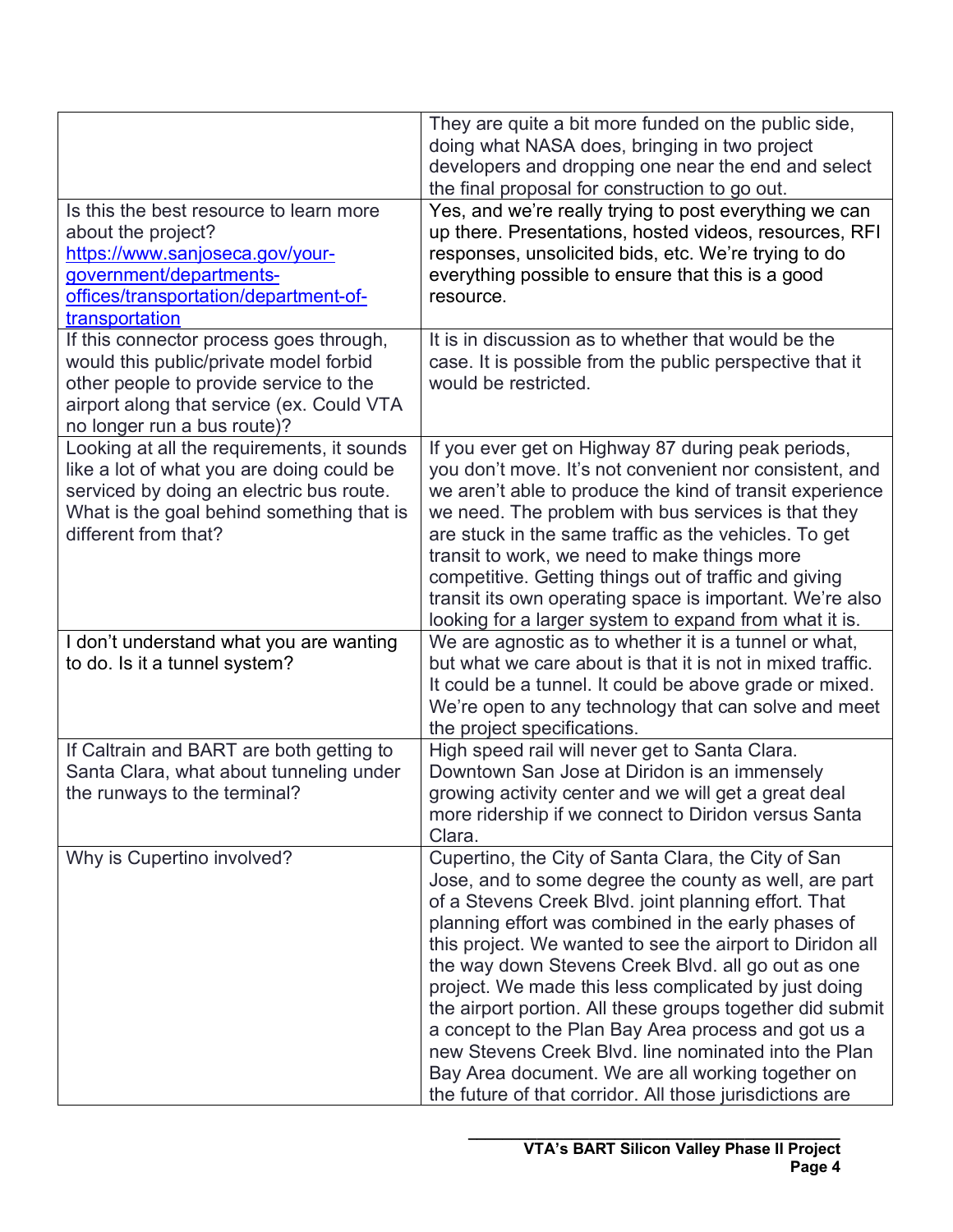|                                                                                                                                                                                                                                                          | looking at what we're doing for the airport connector to<br>see if we can do it there as well.                                                                                                                                                                                                                                                                                                                                                                                                                                                                                                                                                                                                                                                   |
|----------------------------------------------------------------------------------------------------------------------------------------------------------------------------------------------------------------------------------------------------------|--------------------------------------------------------------------------------------------------------------------------------------------------------------------------------------------------------------------------------------------------------------------------------------------------------------------------------------------------------------------------------------------------------------------------------------------------------------------------------------------------------------------------------------------------------------------------------------------------------------------------------------------------------------------------------------------------------------------------------------------------|
| <b>Business Resource Program (BRP)</b><br><b>Update</b>                                                                                                                                                                                                  |                                                                                                                                                                                                                                                                                                                                                                                                                                                                                                                                                                                                                                                                                                                                                  |
| Happy to see that there is a BRP. This is<br>something that won't happen until we<br>break ground, right? It's just the planning<br>stage of what the resource and program<br>will be                                                                    | Early construction work is anticipated to start in the<br>2023 timeframe. In the plan, we would have the<br>program ready to support those businesses when we<br>begin construction. We're doing all the preliminary<br>efforts now to ensure that the program meets the<br>needs and then we will analyze what we've already<br>developed based on the contractors means and<br>methods. Once we know exactly the proposed delivery<br>methods and what type of access to businesses,<br>sidewalk closures, intermittent closures that may<br>reduce access to businesses. Depending on what<br>access to business are, we would implement relevant<br>elements of the program. We definitely want to have<br>this ready for 2023 construction. |
| As a business owner, how do I get<br>involved?                                                                                                                                                                                                           | We'd be happy to share any information we have on<br>the Business Resource Program. Since you weren't<br>yet established, you probably missed us interviewing<br>you. We're open to input you have and want to provide<br>you with any information you need. We'll be sure to<br>include you with that once we start doing outreach<br>efforts and implementing the program.                                                                                                                                                                                                                                                                                                                                                                     |
| <b>Community Engagement</b>                                                                                                                                                                                                                              |                                                                                                                                                                                                                                                                                                                                                                                                                                                                                                                                                                                                                                                                                                                                                  |
| Would website be a place where local<br>residents where local residents can raise<br>concerns, issues and ask questions<br>regarding the project? Ideally, there<br>would be the creation of a ticket that is<br>tracked for any concerns or issues that | We have some interesting ideas that we've been<br>considering. The focus is to make it into a virtual<br>project office where you can access information so that<br>people can find out what they need to know, leave a<br>comment, and interact.                                                                                                                                                                                                                                                                                                                                                                                                                                                                                                |
| may arise.                                                                                                                                                                                                                                               | A key member of our team, Lucas Perez, has been<br>brought on from Customer Service to help improve that<br>experience and ensure that residents and community<br>members are able to get the help they need through a<br>trackable platform like Salesforce.                                                                                                                                                                                                                                                                                                                                                                                                                                                                                    |
| What work is being done in the Santa<br>Clara & Newhall Yard station area this<br>year?                                                                                                                                                                  | Work at Santa Clara & Newhall Yard will include the<br>removal and treatment of topsoil, geotechnical testing,<br>as well as general pre-construction preparations for<br>the portal.                                                                                                                                                                                                                                                                                                                                                                                                                                                                                                                                                            |
| <b>CWG Member Report</b>                                                                                                                                                                                                                                 |                                                                                                                                                                                                                                                                                                                                                                                                                                                                                                                                                                                                                                                                                                                                                  |
| A question has arisen from the neighbors,<br>as well as from Five Wounds Church and<br>Cristo Rey San Jose High School. How is<br>VTA going to secure that property (11                                                                                  | This is an issue and concern we have anywhere you<br>buy property, not just in the Five Wounds Area. The<br>particulars depend on the timing of when we buy<br>property if there's tenants. For example, if we get a                                                                                                                                                                                                                                                                                                                                                                                                                                                                                                                             |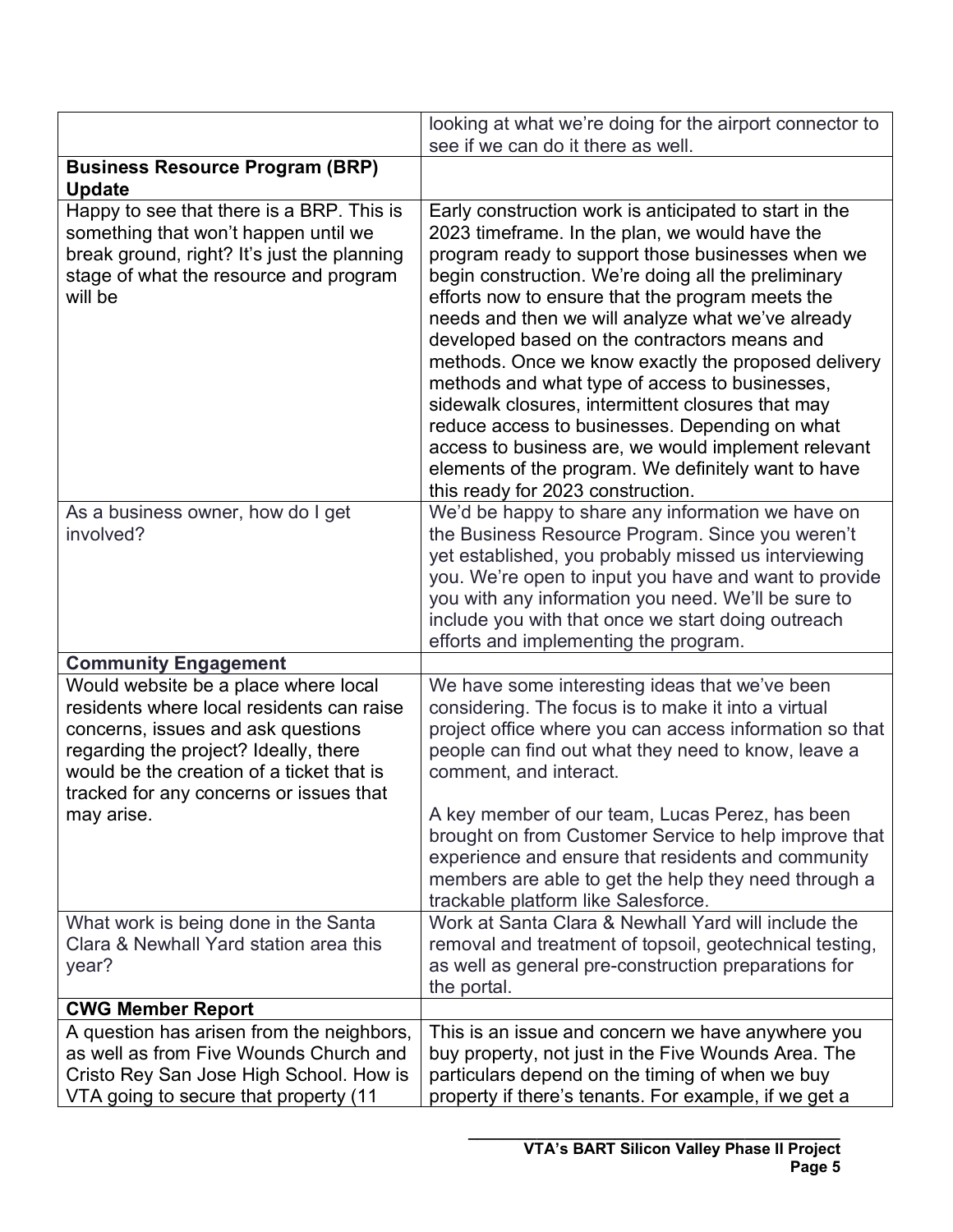| acres behind Five Wounds Church) so<br>that it doesn't become a crash zone for<br>Mineta San Jose Airport that's happening<br>there with squatters currently.<br>How do you work with the City?<br>Will you demolish as soon as you get<br>possession of property?                                                                                                                                                                             | property early and there's a tenant that wants to stay<br>until we need it for construction the best way to keep<br>activity is to keep the tenant in place and we'll do that.<br>When we get to the point when there is a property that<br>is vacant and it is property that is going to be<br>demolished, we don't wait for the construction, instead<br>we demolish and then build and fence the site to<br>prevent the outcomes you described.             |
|------------------------------------------------------------------------------------------------------------------------------------------------------------------------------------------------------------------------------------------------------------------------------------------------------------------------------------------------------------------------------------------------------------------------------------------------|----------------------------------------------------------------------------------------------------------------------------------------------------------------------------------------------------------------------------------------------------------------------------------------------------------------------------------------------------------------------------------------------------------------------------------------------------------------|
|                                                                                                                                                                                                                                                                                                                                                                                                                                                | VTA is part of our statutory authority, as we use a<br>special district of authority from the state.<br>Transportation projects don't require local permitting.<br>When we proceed with demolition and construction,<br>the permitting and construction process it isn't the<br>same as the local process. We don't have a need to<br>get an approval from San Jose City hall for buildings<br>that will be torn down for the projects.                        |
|                                                                                                                                                                                                                                                                                                                                                                                                                                                | Yes, that is our basic plan. From our perspective, it is<br>bad to have vacant buildings. Our solution is to<br>demolish buildings and secure sites. We're already in<br>the process of clearing and securing sites downtown.                                                                                                                                                                                                                                  |
| Concerned with pedestrian movement<br>Downtown and Diridon Stations given<br>that the BART station is only on one side<br>of Santa Clara Street. I'd like to request<br>an agenda item, not at the $28th$ street<br>meeting, but Downtown-Diridon meeting.<br>I understand that we can't have<br>entrances on both sides, but we need to<br>come up with pedestrian bridges or<br>something to prevent traffic interruption at<br>Santa Clara. | On notice. Presentation will be included in May<br>meeting.                                                                                                                                                                                                                                                                                                                                                                                                    |
| I'm also concerned about squatters and<br>homelessness. In areas by the airport,<br>the authorities have shown that we don't<br>have much control. Is there going to be a<br>different way to handle squatters when<br>demolitions are happening or are we<br>following the same process that the City<br>is going through.                                                                                                                    | We can't speak to anything the City of San Jose is<br>doing. With respect to VTA properties separate from<br>the BART project, it varies from location to location<br>because we have properties and facilities all over the<br>county and these issues do pop up. VTA does have a<br>procedure and process. Whenever an encampment<br>appears, we contact the individuals and deal with<br>relocation. We have a lot of experience are doing this<br>already. |
| The last thing I attended was your VTA<br>presentation to the City of Santa Clara on<br>01/05/22, which was excellent. It sounded<br>like our City Council was listening to you                                                                                                                                                                                                                                                                | Thank you. Just as a reminder, the Santa Clara City<br>Council Study Session on the Santa Clara BART<br>station design history will be on May 10 <sup>th</sup> .                                                                                                                                                                                                                                                                                               |